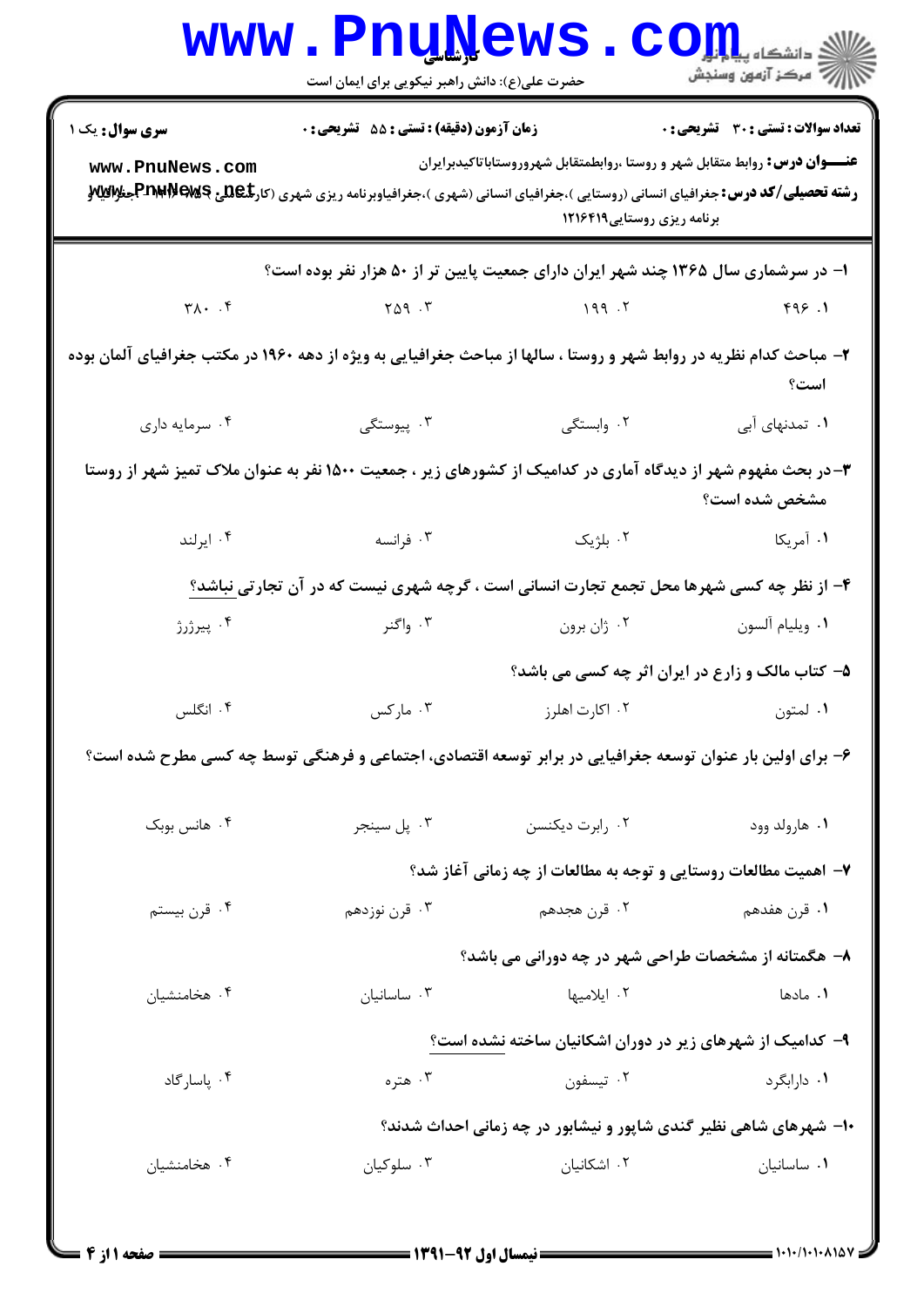| <b>WWW</b>                                                                                                                               | <u>, Luñi/GMP</u><br>حضرت علی(ع): دانش راهبر نیکویی برای ایمان است                                                                                                                      |                                                                                                                    | دانشکاه پی <mark>ا با بار</mark> ا<br>رآب مرڪز آزمون وسنڊش |  |  |
|------------------------------------------------------------------------------------------------------------------------------------------|-----------------------------------------------------------------------------------------------------------------------------------------------------------------------------------------|--------------------------------------------------------------------------------------------------------------------|------------------------------------------------------------|--|--|
| <b>سری سوال : ۱ یک</b><br>www.PnuNews.com                                                                                                | زمان آزمون (دقيقه) : تستى : 55 تشريحى : 0<br><b>رشته تحصیلی/کد درس:</b> جغرافیای انسانی (روستایی )،جغرافیای انسانی (شهری )،جغرافیاوبرنامه ریزی شهری (کار <b>تگهلیج Pב@PE#WPجنولایلا</b> | <b>عنــــوان درس:</b> روابط متقابل شهر و روستا ،روابطمتقابل شهروروستاباتاكيدبرايران<br>برنامه ریزی روستایی ۱۲۱۶۴۱۹ | <b>تعداد سوالات : تستی : 30 ٪ تشریحی : 0</b>               |  |  |
| 11- در کدامیک از شهرهای زیر در دوران پهلوی سرمایه های آلمانی در کارخانه های فرش بافی ، کبریت سازی و چرم سازی به<br>کار انداخته شده بود؟  |                                                                                                                                                                                         |                                                                                                                    |                                                            |  |  |
| ۰۴ همدان                                                                                                                                 | . بوشهر $\cdot$ ۳                                                                                                                                                                       | ۰۲ بندر عباس                                                                                                       | ۰۱ شیراز                                                   |  |  |
| ۱۲– در کدامیک از دوران های حیات سیاسی مانند دوران ساسانیان ، مذهب بر تمام شئون زندگی اجتماعی ، اقتصادی مردم آن<br>عصر فرمانروایی می کرد؟ |                                                                                                                                                                                         |                                                                                                                    |                                                            |  |  |
| ۰۴ افشاریان                                                                                                                              | ۰۳ تیموریان                                                                                                                                                                             | ۰۲ خورازمشاهیان                                                                                                    | ٠١ صفويان                                                  |  |  |
| ۱۳- براین بری برای اولین بار تئوری سیستمها را در خصوص کدام مطالعات بکار برد؟                                                             |                                                                                                                                                                                         |                                                                                                                    |                                                            |  |  |
| ۰۴ منطقه ای                                                                                                                              | ۰۳ شهری                                                                                                                                                                                 | ۰۲ محلی                                                                                                            | ۰۱ ناحیه ای                                                |  |  |
|                                                                                                                                          |                                                                                                                                                                                         | ۱۴– در شهرهای اسلامی کدام مکان به عنوان نماد اصلی شناخته شده است؟                                                  |                                                            |  |  |
| ۰۴ دروازه ها                                                                                                                             | ۰۳ مکتب خانه                                                                                                                                                                            | ۰۲ بازار                                                                                                           | ۰۱ مسجد جامع                                               |  |  |
|                                                                                                                                          |                                                                                                                                                                                         | ۱۵– کدامیک از نظریات زیر توسط ویلیام وارنتز مطرح شده است؟                                                          |                                                            |  |  |
|                                                                                                                                          | ۰۲ نظریه مکان مرکزی                                                                                                                                                                     | ۰۱ عمومی سیستمهای فضای زندگی                                                                                       |                                                            |  |  |
|                                                                                                                                          | ۰۴ نظریه حوزه نفوذ                                                                                                                                                                      |                                                                                                                    | ۰۳ نظریه پخش                                               |  |  |
|                                                                                                                                          |                                                                                                                                                                                         |                                                                                                                    | ۱۶- واضع نظریه مکان صنعتی چه کسی می باشد؟                  |  |  |
| ۰۴ فون تانن                                                                                                                              | ۰۳ والتر کریستالر                                                                                                                                                                       | ۰۲ ماکس وبر                                                                                                        | ١. آلفردوبر                                                |  |  |
|                                                                                                                                          | ۱۷- اساس اغلب تحقیقات جغرافیایی در زمینه سلسله مراتب شهری ، شهر و روستا متاثر از کدام نظریه می باشد؟                                                                                    |                                                                                                                    |                                                            |  |  |
| ۰۴ مرکز پیرامون                                                                                                                          | ۰۳ مکان مرکزی                                                                                                                                                                           | ۰۲ مکان صنعت <u>ی</u>                                                                                              | ۰۱ حوزه نفوذ                                               |  |  |
|                                                                                                                                          |                                                                                                                                                                                         |                                                                                                                    | <b>۱۸- نظریه مکان کشاورزی متعلق به چه کسی است</b> ؟        |  |  |
| ۰۴ والتر کریستالر                                                                                                                        | ۰۳ آلفرد وبر                                                                                                                                                                            | ۰۲ فون تانن                                                                                                        | ۰۱ اگوست لوش                                               |  |  |
|                                                                                                                                          |                                                                                                                                                                                         | ۱۹– کدامیک از منابع آبی در روستاها کمترین هزینه جهت بهره برداری را دارد؟                                           |                                                            |  |  |
| ۰۴ چاه                                                                                                                                   | ۰۳ چشمه                                                                                                                                                                                 | ۰۲ قنات                                                                                                            | ۰۱ رود                                                     |  |  |
|                                                                                                                                          | ۲۰– بیشترین چشمه دائمی در ایران متعلق به کدام استان است؟                                                                                                                                |                                                                                                                    |                                                            |  |  |
| ۰۴ آذربایجان                                                                                                                             | ۰۳ کردستان                                                                                                                                                                              | ۰۲ خراسان                                                                                                          | ۰۱ زنجان                                                   |  |  |
|                                                                                                                                          |                                                                                                                                                                                         |                                                                                                                    |                                                            |  |  |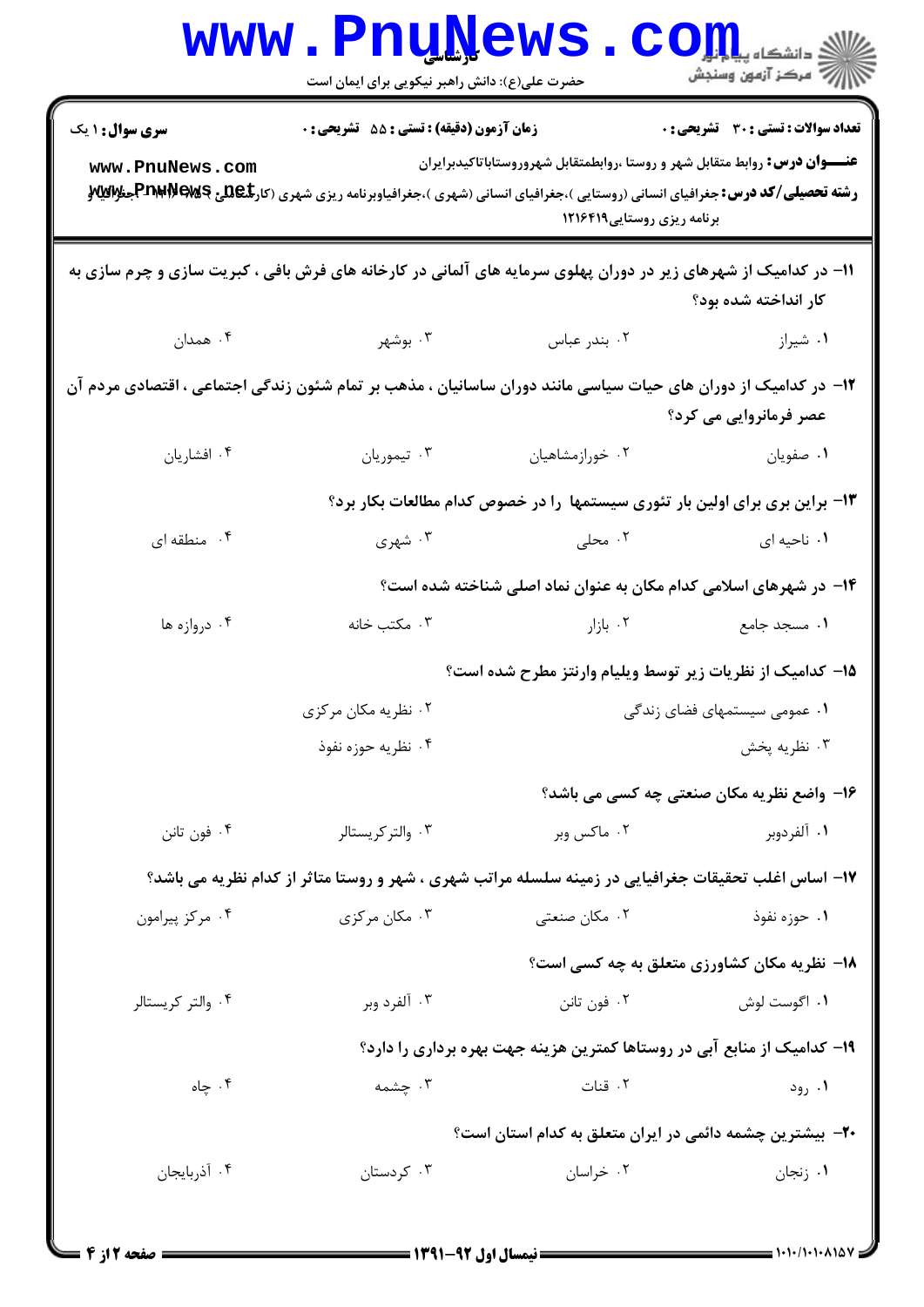| <b>WWW</b>                                                                                                                                                   | حضرت علی(ع): دانش راهبر نیکویی برای ایمان است    | <u>LUÑÑAMP</u>                                                                                                                                                                                                                                                   | د د انشکا ه پ <b>یا ب<sup>ا</sup> با<mark>ر</mark>.</b><br>رآ مرڪز آزمون وسنڊش |  |  |
|--------------------------------------------------------------------------------------------------------------------------------------------------------------|--------------------------------------------------|------------------------------------------------------------------------------------------------------------------------------------------------------------------------------------------------------------------------------------------------------------------|--------------------------------------------------------------------------------|--|--|
| <b>سری سوال : ۱ یک</b><br>www.PnuNews.com                                                                                                                    | <b>زمان آزمون (دقیقه) : تستی : 55 تشریحی : 0</b> | <b>عنـــوان درس :</b> روابط متقابل شهر و روستا ،روابطمتقابل شهروروستاباتاكيدبرايران<br><b>رشته تحصیلی/کد درس:</b> جغرافیای انسانی (روستایی )،جغرافیای انسانی (شهری )،جغرافیاوبرنامه ریزی شهری (کار <b>شگلل PEMAMERERERERERERE</b><br>برنامه ریزی روستایی ۱۲۱۶۴۱۹ | <b>تعداد سوالات : تستی : 30 ٪ تشریحی : 0</b>                                   |  |  |
|                                                                                                                                                              |                                                  | <b>۲۱</b> - بیشترین نقش در برقراری روابط شهری و روستایی ایران متعلق به کدام عامل است؟                                                                                                                                                                            |                                                                                |  |  |
| ۰۴ اجتماع                                                                                                                                                    | ۰۳ فرهنگ                                         | ٠٢ طبيعت                                                                                                                                                                                                                                                         | ۰۱ اقتصاد                                                                      |  |  |
| ۲۲- در حال حاضر عامل متعادل کننده برقراری روابط شهری و روستایی ایران کدام گزینه است؟                                                                         |                                                  |                                                                                                                                                                                                                                                                  |                                                                                |  |  |
|                                                                                                                                                              | ۰۲ موتوریزه شدن جابجایی                          |                                                                                                                                                                                                                                                                  | ۰۱ عملکرد سازمانهای اداری                                                      |  |  |
|                                                                                                                                                              | ۰۴ رسانه های ارتباطی                             |                                                                                                                                                                                                                                                                  | ۰۳ ارتقای سطح فرهنگ در روستاها                                                 |  |  |
| ۲۳– پیدایش شهر دلیجان در مسیر راه ارتباطی قم به اصفهان و توسعه آن در امتداد جاده مذکور ، ناشی از تسلط کدام عامل<br>است؟                                      |                                                  |                                                                                                                                                                                                                                                                  |                                                                                |  |  |
|                                                                                                                                                              | ٠٢ عامل اقتصاد                                   |                                                                                                                                                                                                                                                                  | ۰۱ عوامل دفاعی و نظامی                                                         |  |  |
|                                                                                                                                                              | ۰۴ عامل هيدروليک                                 |                                                                                                                                                                                                                                                                  | ۰۳ عامل مذهب                                                                   |  |  |
|                                                                                                                                                              |                                                  | <b>۲۴</b> - کدامیک از گزینه های زیر جزء عناصر متشکله اجتماع شهری شهرهای اسلامی نمی باشد ؟                                                                                                                                                                        |                                                                                |  |  |
| ۰۴ مکتب خانه                                                                                                                                                 | ۰۳ بازار                                         | ۰۲ مسجد جامع                                                                                                                                                                                                                                                     | ۰۱ ارگ                                                                         |  |  |
| ۲۵- بنا به گفته جیمز موریه در سال ۱۸۰۸ جمعیت شهر تهران چند نفر بوده است؟                                                                                     |                                                  |                                                                                                                                                                                                                                                                  |                                                                                |  |  |
|                                                                                                                                                              | ۰۲ تا ۶۰ هزار نفر                                |                                                                                                                                                                                                                                                                  | ۰. ۲۰ تا ۴۰ هزار نفر                                                           |  |  |
|                                                                                                                                                              | ۰۴ ۱۰۰ تا ۱۵۰ هزار نفر                           |                                                                                                                                                                                                                                                                  | ۰. ۶۰ تا ۸۰ هزار نفر                                                           |  |  |
|                                                                                                                                                              |                                                  | ۲۶- بر اساس مطالعات خانم لمتون کدام هدف اصلاحات ارضی از اهداف دیگر ، برتری و ارجحیت داشت؟                                                                                                                                                                        |                                                                                |  |  |
| ۰۴ هدف اجتماعی                                                                                                                                               | ۰۳ توسعه کشاورزی                                 | ۰۲ هدف اقتصادی                                                                                                                                                                                                                                                   | ۰۱ هدف سیاس <i>ی</i>                                                           |  |  |
| ۲۷- در سرشماری سال ۱۳۶۵ روستانشینان چند درصد از کل جمعیت کشور را تشکیل داده اند؟                                                                             |                                                  |                                                                                                                                                                                                                                                                  |                                                                                |  |  |
| ۵۳ ۰۴ درصد                                                                                                                                                   | ۴۹ . ۴۹ درصد                                     | ۰۲ ۲۵ درصد                                                                                                                                                                                                                                                       | ۰۱ ۲۵ درصد                                                                     |  |  |
| ۲۸– در تحقیقات چه کسی در خصوص شهر قم، روابط این شهر با حوزه نفوذیش پیچیده توصیف شده است؟                                                                     |                                                  |                                                                                                                                                                                                                                                                  |                                                                                |  |  |
| ۰۴ انگلیش                                                                                                                                                    | ۰۳ مارسل بازن                                    | ۰۲ هانس بوبک                                                                                                                                                                                                                                                     | ۰۱ اکارت اهلرز                                                                 |  |  |
| ۲۹– اکارت اهلرز در مطالعات خود درباره کدام شهر نشان می دهد که هنوز شهرها می خواهند نقاط روستایی اطراف خود را<br>توسط سلف خری و نسیه کاری تحت سلطه قرار دهند؟ |                                                  |                                                                                                                                                                                                                                                                  |                                                                                |  |  |
| ۰۴ کرج                                                                                                                                                       | ۰۳ طبس                                           | ۰۲ کرمان                                                                                                                                                                                                                                                         | ۰۱ يزد                                                                         |  |  |
|                                                                                                                                                              |                                                  |                                                                                                                                                                                                                                                                  |                                                                                |  |  |